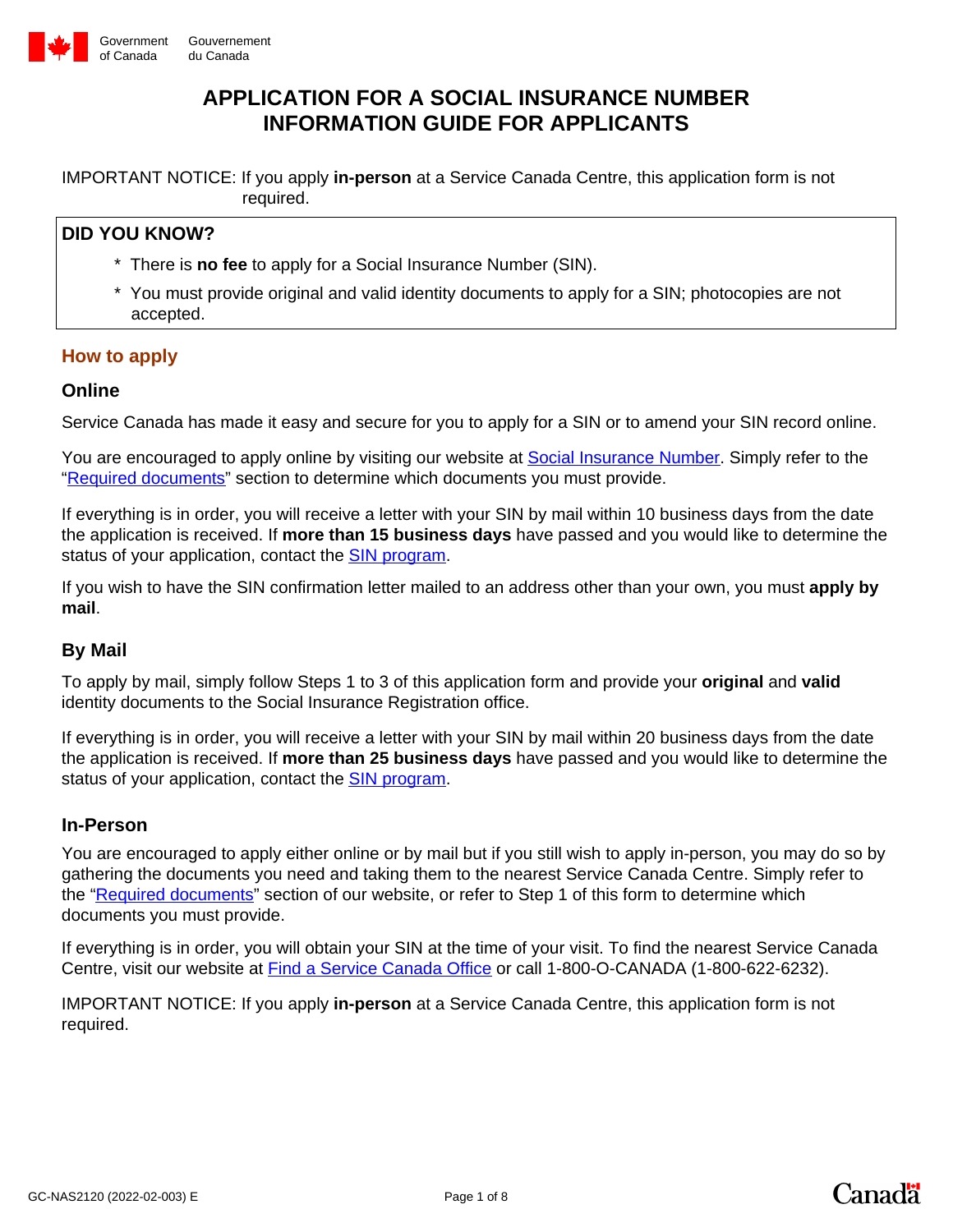## **Step 1 - Gather the original identity documents required**

You **must** provide **original** and **valid** primary identity documents to prove your identity and legal status in Canada. **Photocopies are not accepted**.

## **Applying online**

If you are applying online, please visit our website at [Social Insurance Number](https://www.canada.ca/en/employment-social-development/services/sin.html) to determine what documents you must provide.

## **Applying by mail**

If you are applying by mail, you must provide the following original documents:

- an original and valid [primary identity document](https://www.canada.ca/en/employment-social-development/services/sin/required-documents.html#h2.3);
- a completed, signed and dated [SIN application form](https://catalogue.servicecanada.gc.ca/content/EForms/en/Detail.html?Form=NAS2120). If you are unable to print the application form, you can order one by phone at:
	- **○** 1-866-274-6627 (toll-free number);
	- **○** if outside Canada, at 1-506-548-7961 (long-distance charges will apply).
- an original and valid [supporting document](https://www.canada.ca/en/employment-social-development/services/sin/required-documents.html#h2.8) (only applicable if the name on any document provided is different from the name on the SIN application).

## **Applying in-person**

If you are applying by in-person, you must provide the following original documents:

- an original and valid [primary identity document](https://www.canada.ca/en/employment-social-development/services/sin/required-documents.html#h2.3);
- an original and valid [secondary identity document](https://www.canada.ca/en/employment-social-development/services/sin/required-documents.html#h2.7) (if you have reached the age of majority in your province or territory of residence);
- an original and valid [supporting document](https://www.canada.ca/en/employment-social-development/services/sin/required-documents.html#h2.8) (only applicable if the name on any document provided is different from the name on the SIN application).

If you are a parent, legal guardian or legal representative applying on behalf of the applicant, you must provide additional documents; refer to the list provided below under **Additional document(s) required for representatives**.

#### **When applying in-person, your original documents will be returned to you immediately.**

#### **Translation requirements:**

**Note:** You must provide **original** documents; **photocopies are not accepted.**

If you submit a document that is not in English or French, **you must also submit**:

- an English or French translation of the document; and
- an attestation or affidavit written and signed by the translator.

If a certified translator has translated the document, you must submit an attestation. The attestation is a document stating that the translation is a full and accurate version of the original text. (A certified translator is a member of a provincial or territorial organization of translators and interpreters.)

If a certified translator **has not** translated the document, you must submit an affidavit. The affidavit is a document stating that the translation is a full and accurate version of the original text. **The translator must sign the affidavit before a commissioner for oaths or a commissioner for taking affidavits**. (A commissioner for oaths or a commissioner for taking affidavits is appointed by a province or territory.)

**Note:** Translations by family members are not acceptable. (A family member is defined as being a parent, guardian, sibling, spouse, grandparent, child, aunt, uncle, niece, nephew or first cousin.)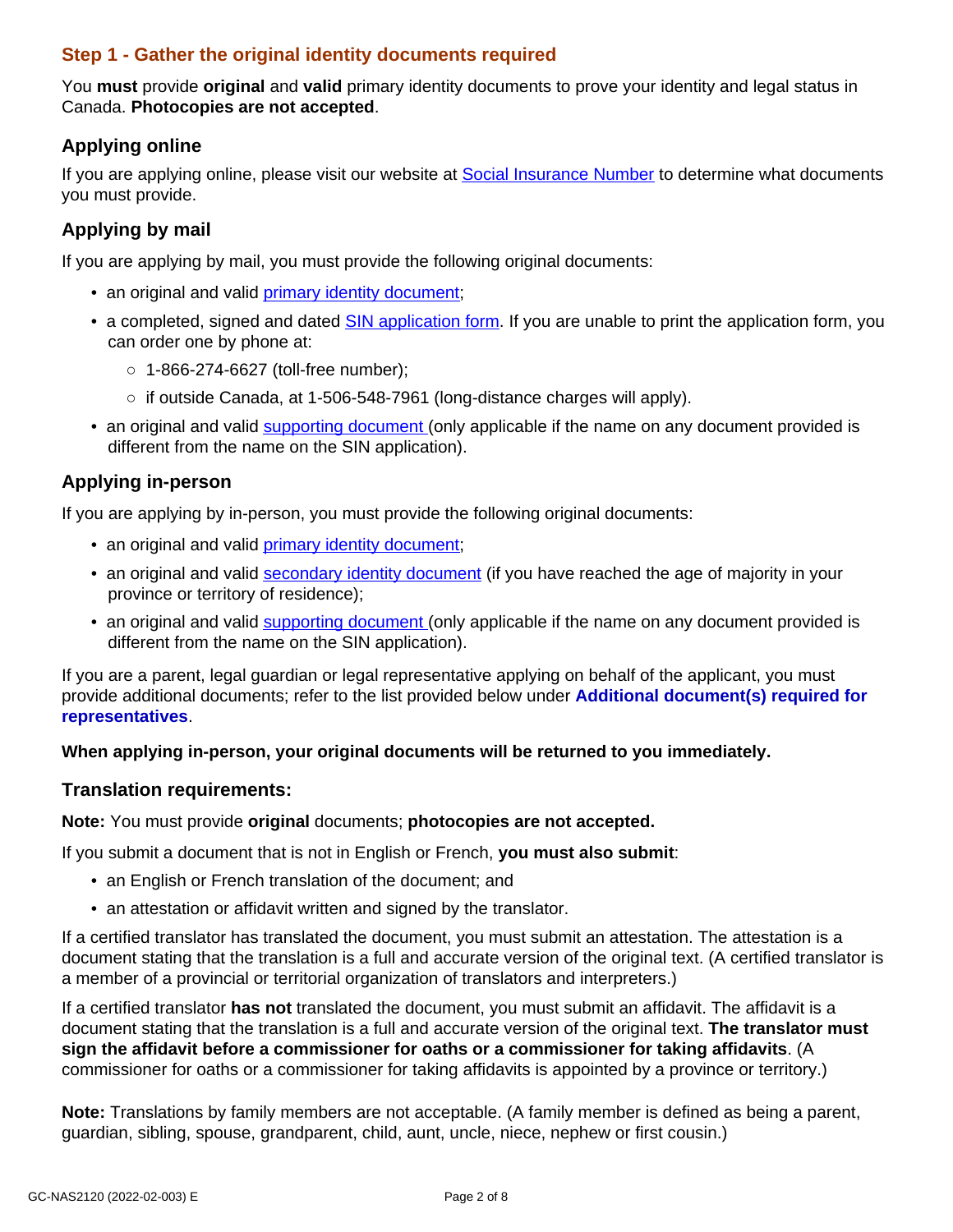Refer to the list below to determine the identity documents that you will need to apply.

#### **Primary identity documents**

**Canadian citizens** must submit **one** of the following **original** and **valid** documents:

- Certificate of birth or birth certificate issued by the vital statistics agency in the province or territory where you were born (**Note**: Quebec proof-of-birth documents issued prior to 1994 are not accepted);
- Certificate of Canadian Citizenship issued by Immigration, Refugees and Citizenship Canada (IRCC); or
- Certificate of Registration of Birth Abroad issued by IRCC.

**If you are a registered Indian** and you want to register your status in your SIN record, you must provide the two following documents:

- your Birth Certificate (see section on Canadian citizens);
- Certificate of Indian Status issued by Indigenous and Northern Affairs Canada (INAC)

**Permanent Residents of Canada** need to provide **one** of the following **original** documents:

- Permanent Resident Card issued by Immigration, Refugees and Citizenship (IRCC);
- Confirmation of Permanent Residence issued by IRCC, accompanied by either a travel document such as a foreign passport, or an alternate photo identification issued by a provincial/territorial authority such as a driver's license.

**Note:** The Confirmation of Permanent Residence is acceptable if used within one year of the date you became a permanent resident. The Permanent resident card is required after this period;

- Record of Landing issued by IRCC before June 28, 2002;
- Verification of Landing issued by IRCC (only acceptable to amend a SIN record or to obtain confirmation of an existing SIN); or
- Status Verification **OR** Verification of Status issued by IRCC (only acceptable to amend a SIN record or to obtain confirmation of an existing SIN).

**Temporary Residents of Canada** need to provide **one** of the following **original** documents:

- Work permit issued by Immigration, Refugees and Citizenship (IRCC);
- Study permit issued by IRCC, indicating that you are authorized to work in Canada.
	- $\circ$  a study permit that indicates the permit holder "may accept employment" or "may work" in Canada; or

If you do not meet this requirement, you may contact [IRCC](http://www.cic.gc.ca/english/study/work.asp) to verify if you are eligible to apply for an amended study permit.

- Visitor record issued by IRCC, indicating you are authorized to work in Canada; or
- Diplomatic identity card and note of permission of employment issued by Global Affairs Canada.

**Other - Individuals residing outside Canada** who are not Canadian citizens or Registered Indians with **no legal status in Canada** and are eligible to receive a Canadian government benefit or pension need to provide both of the following **original** documents:

- Birth Certificate issued by a state authority from your country of birth (if not in English or French, refer to translation requirements in **Step 1**) **and**
- Letter confirming eligibility for pension or benefits from Canada Pension Plan (CPP), Old Age Security (OAS) or Régie des rentes du Québec (RRQ).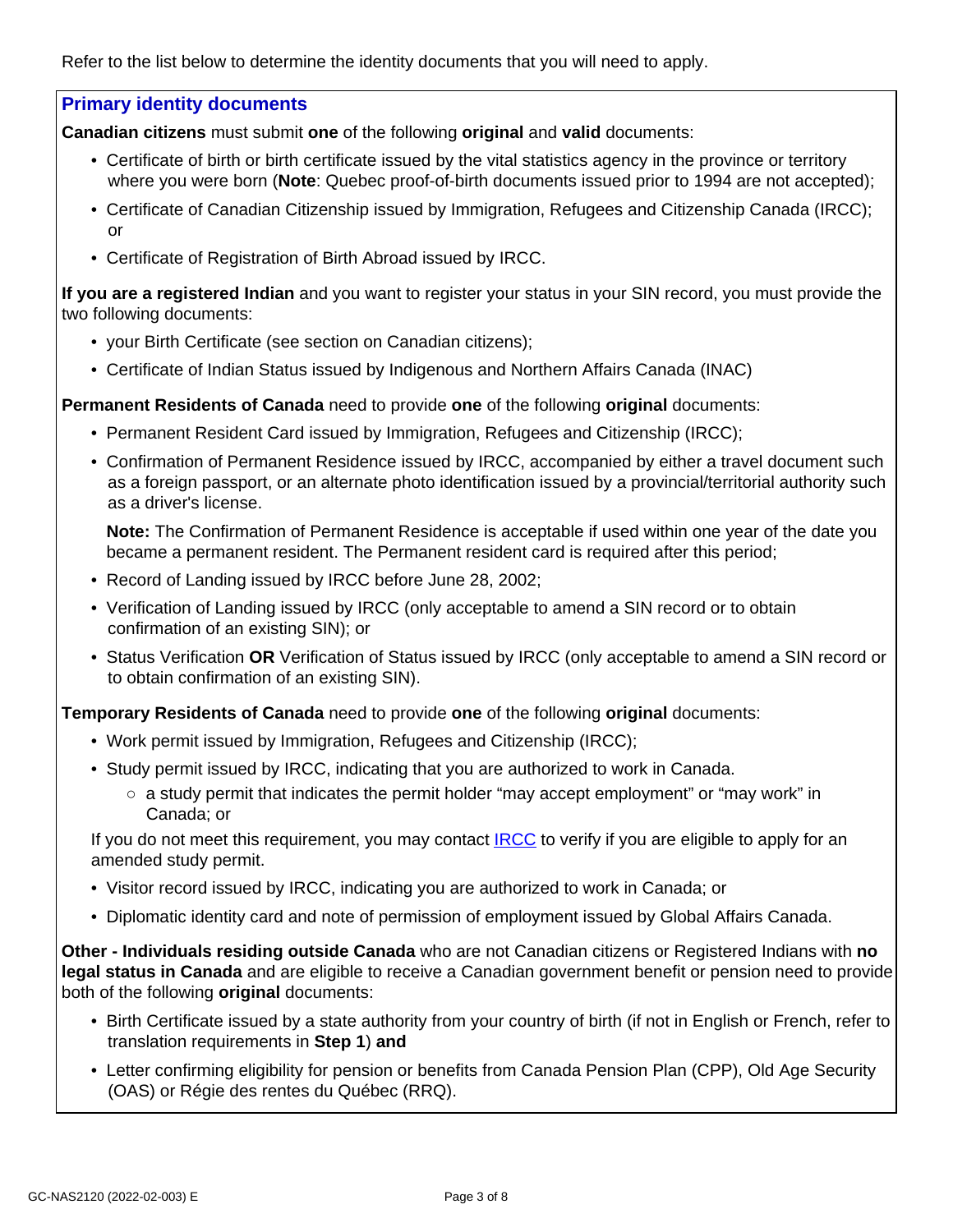## **Supporting documents**

You **must** also provide an **original** supporting document if the name on any document provided is different from the name on the SIN application. You will need to provide **one** of the following supporting documents, if required:

- Certificate of marriage or a similarly titled document, depending on the issuing authority to support your family name after marriage. **Note**: This does not apply to Quebec residents who were married after April 1, 1981, regardless of where they were married;
- Legal Change of Name Certificate or Court Order document issued in accordance with provincial/ territorial change of name act in Canada or similar legislation;
- Adoption order certified by a provincial/territorial court for adoptions in Canada only;
- Notarial Adoption Certificate issued by the country of origin of the child adopted abroad;
- Request to Amend Record of Landing issued by Immigration, Refugees and Citizenship Canada (IRCC);

or

• Divorce Decree or a similarly titled document issued in accordance with a provincial/territorial court in Canada for the dissolution of marriage. **Note**: Documents issued by a foreign country are not acceptable.

### **Secondary documents**

When applying **in-person**, you must also provide an **original** and **valid** secondary document that is valid and issued by a government (federal or provincial). The document must contain your **legal name** (**surname and given name**) as well as your **date of birth**. **Examples** of acceptable secondary documents include:

- a passport (Canadian or foreign)
- a provincial or territorial ID card or driver's license
- any other government-issued ID

**Note:** The secondary document requirement does not apply to applicants below the age of majority in their province or territory of residence or applicants applying by mail.ecree or a similarly titled document issued in accordance with a provincial/territorial court in Canada for the dissolution of marriage. Note: Documents issued by a foreign country are not acceptable.

### **Additional documents required for representatives**

#### **Parent or legal guardian applying on behalf of a minor child**

If you are a parent or a legal guardian applying on behalf of a minor child (i.e. child under the age of majority in their province or territory of residence), you **must** provide:

- The child's **original** and **valid** primary identity document as listed in **Step 1** above;
- The child's **original** document (only applicable if the name on any document provided is different from the name on the SIN application);
- **Your own original** and **valid** primary proof-of-identity document as listed in **Step 1** above;
- **Your own original** and **valid** secondary proof of identity document, if applying **in person**;
- **Your own original** and **valid** supporting document (only applicable if the name any document provided is different from the name on the SIN application).

If you are a legal guardian, you must also provide an **original or certified copy of a document** confirming legal guardianship issued by a provincial/territorial authority or similar legislation (in Quebec, a notarized Will is an acceptable document).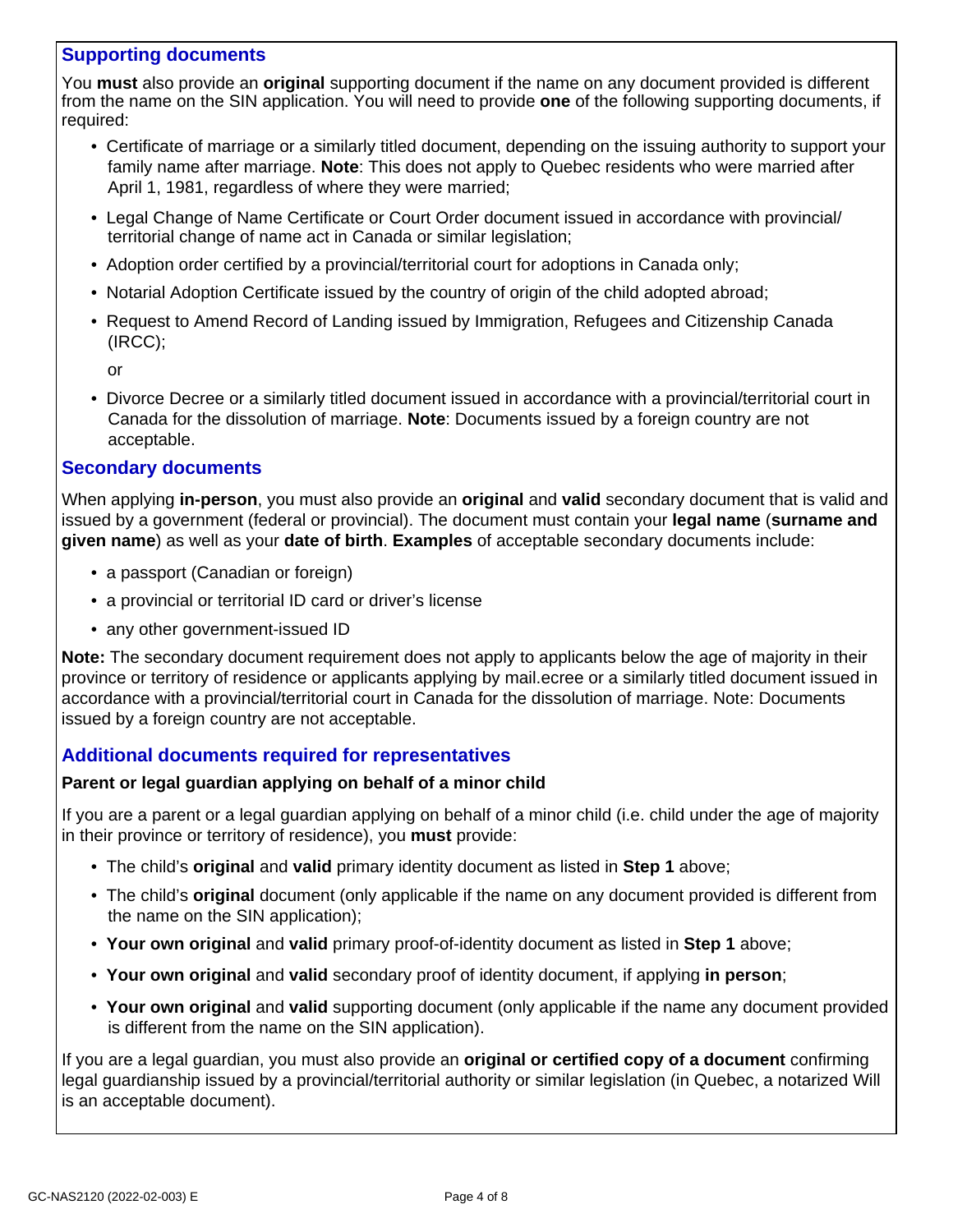## **Legal representative applying on behalf of a minor child or an adult**

If you are a court appointed lawyer or individual, or provincial/territorial employee applying on behalf of a minor child or an adult, you **must** provide:

- The child's or adult's **original** and **valid** primary identity document as listed in **Step 1** above;
- The child's or adult's **original** supporting document (only applicable if the name on any document provided is different from the name on the SIN application);
- **Your original** and **valid** employee photo identification or government-issued identification, e.g. valid driver's license or passport;
- **Your original** and **valid** supporting document (only applicable if the name on any document provided is different from the name on the SIN application).
- An **original or certified copy of a document** confirming proof of legal representation issued by a provincial/territorial authority or similar legislation (in Quebec, a notarized Will is an acceptable document).

If you are a provincial/territorial employee, you must **also** provide an **original Letter of Authorization** issued on agency letterhead by the agency's Director/Administrator authorizing the legal representative to represent the agency to apply for a SIN.

#### **REMEMBER: Photocopies are not accepted.**

## **Step 2 - Complete the Application Form**

This application form is not required if you apply **in-person**. However, a completed and signed application form is required if you are authorizing another individual to **submit** the application in-person on your behalf.

You must **fully complete** items 1 to 13, except gender information (in item 3), which is optional. The parent listed in item 4 **must not be repeated** in item 5. Parents can appear in any order. The application must be **signed** and **dated** using blue or black ink.

**Note:** Some provinces have passed legislation to recognize up to four parents on the registration of birth and you now have the option to have them all listed on your SIN record. In order to document the parent(s) that do not appear on the application form, attach a separate sheet of paper. On this paper, provide the given name(s) and the family name at birth of each parent and underline the family name at birth.

#### **Signature on the application form:**

The application form must be signed by the applicant, except in the following situations:

- **Child under 12 years of age:** the parent or legal guardian **must** sign the application form.
- **Child over 12 years of age and under the age of majority** in their province or territory of residence: the child, parent or legal guardian **must** sign the application form.
- **Minor child or adult applicant who is represented by a legal guardian or legal representative:** the provincial/territorial employee, the legal guardian, or the court appointed lawyer or individual **must** sign the application form.

If "**X**" is used as a signature, two witnesses must sign in the signature portion and indicate their relationship to you on the application form.

**IMPORTANT:** If you are a parent, legal guardian or legal representative, check the appropriate box on the form to indicate your relationship to the applicant and print and sign your name (Section 13).

Failure to fully complete, sign and date the application form will result in your application not being accepted.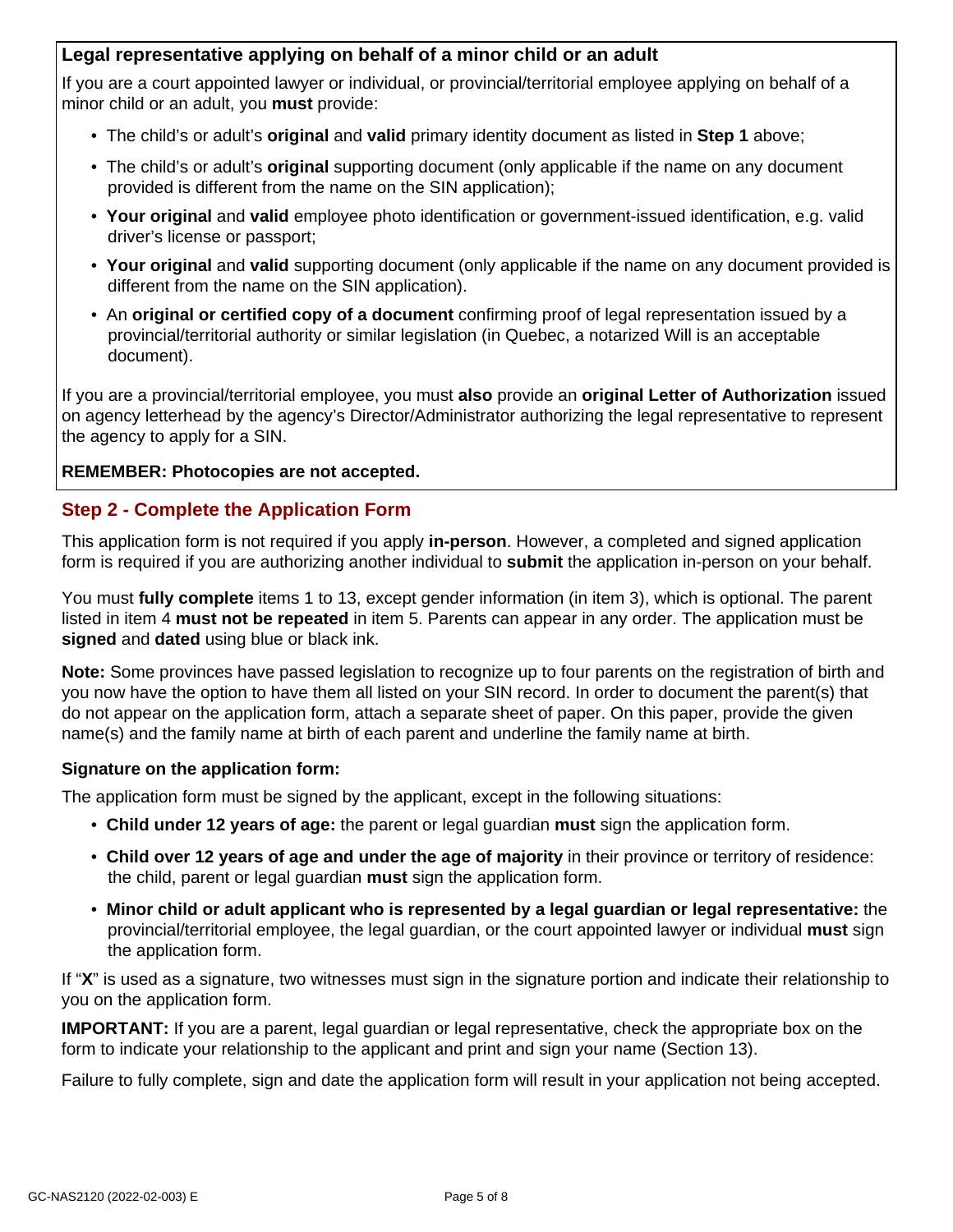## **Step 3 - Mail the application and original documents**

Service Canada is **not responsible** for documents lost in the mail. You should protect your personal information by sending your documents in a secure manner (for example by using a postal service with tracking). **Photocopies are not acceptable.**

If your application and documents are in order, you will receive your SIN in the mail within 20 business days. Failure to provide the necessary documents will result in your application not being accepted.

Mail the completed, signed and dated application form and all required **original** identity documents to:

Service Canada Social Insurance Registration Office P.O. Box 7000 Bathurst, NB E2A 4T1 Canada

**Note:** An application that is incomplete, unsigned or missing **original** identity documents will not be accepted.

### **FOR MORE INFORMATION**

**CLICK** on our website at: **<https://www.canada.ca/en/employment-social-development/services/sin.html>**

**CALL** 1-866-274-6627. Agents are available Monday to Friday, 8:30 am to 4:30 pm Canadian Local Time, except on statutory holidays.

If you have a hearing or speech impairment and use a teletypewriter (TTY), call 1-800-926-9105.

If you are calling from outside Canada, the number is 506-548-7961 (long distance charges apply) from 8:00 am to 8:30 pm (Atlantic Standard Time).

**VISIT** a Service Canada Centre. **[You can find the Centre nearest you by visiting our website](https://www.servicecanada.gc.ca/tbsc-fsco/sc-hme.jsp?lang=eng)** or by calling 1-800-O-Canada (1-800-622-6232).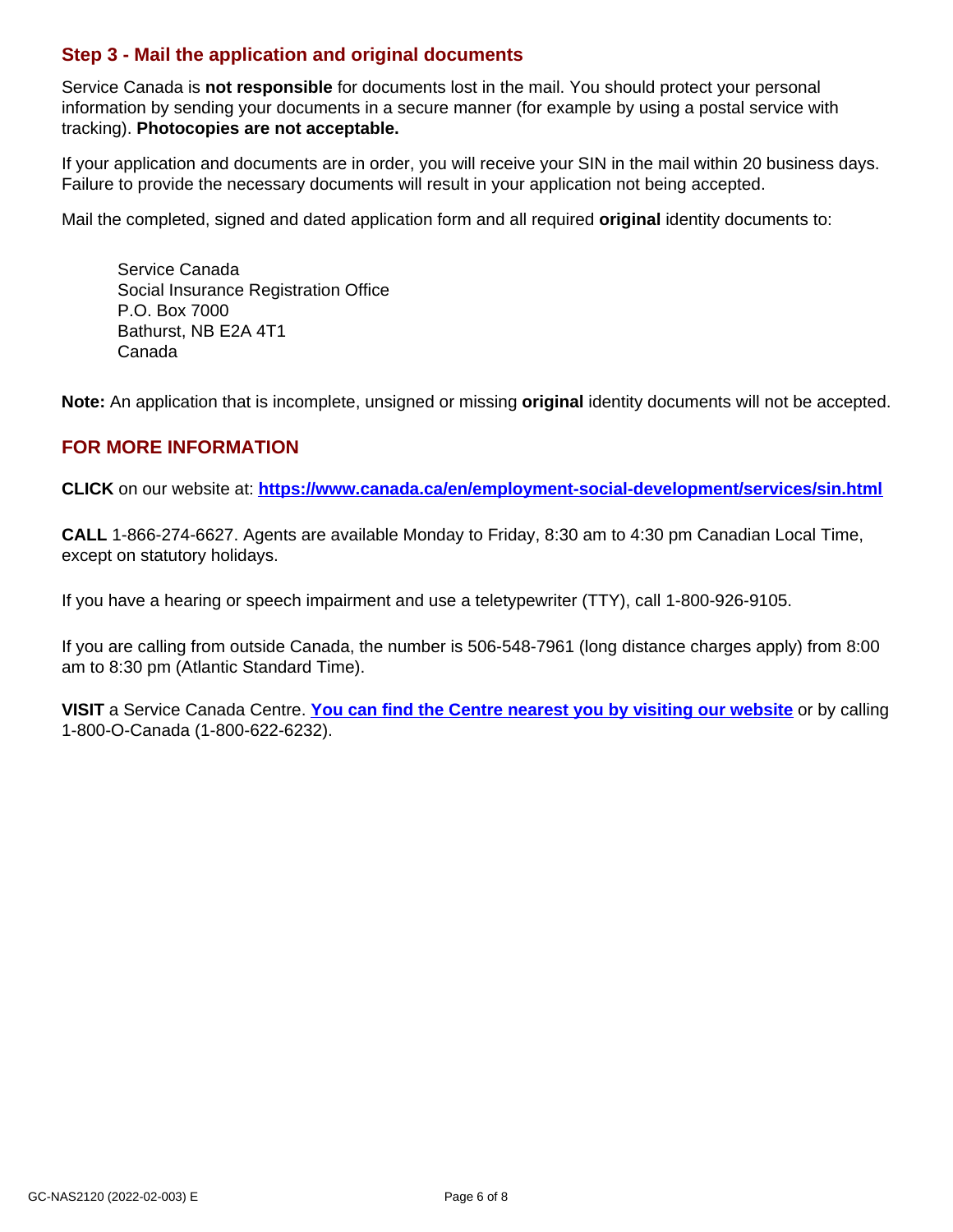| Government | G  |
|------------|----|
| of Canada  | dı |

| of Canada                                                                  | du Canada                                                                                                                                                                                                                                                                                        |                                                                     |                     |                                              |                                                               |  |                        |             |                                                 |
|----------------------------------------------------------------------------|--------------------------------------------------------------------------------------------------------------------------------------------------------------------------------------------------------------------------------------------------------------------------------------------------|---------------------------------------------------------------------|---------------------|----------------------------------------------|---------------------------------------------------------------|--|------------------------|-------------|-------------------------------------------------|
|                                                                            |                                                                                                                                                                                                                                                                                                  | SOCIAL INSURANCE NUMBER APPLICATION                                 |                     |                                              |                                                               |  |                        |             |                                                 |
|                                                                            |                                                                                                                                                                                                                                                                                                  | This application form is NOT required if you go in-person to apply. |                     |                                              |                                                               |  | <b>FINDER NO</b>       |             | <b>DATE</b>                                     |
|                                                                            |                                                                                                                                                                                                                                                                                                  | This application form must be accompanied by original document(s).  |                     |                                              |                                                               |  |                        |             |                                                 |
| I am applying for a (an):                                                  |                                                                                                                                                                                                                                                                                                  |                                                                     |                     |                                              |                                                               |  |                        |             | <b>DO NOT WRITE IN THIS AREA</b>                |
|                                                                            | FIRST SOCIAL INSURANCE NUMBER (SIN)                                                                                                                                                                                                                                                              |                                                                     |                     | CHANGE OF STATUS                             |                                                               |  |                        |             |                                                 |
|                                                                            | UPDATE or CORRECTION TO SIN RECORD                                                                                                                                                                                                                                                               |                                                                     |                     | CHANGE TO THE EXPIRY DATE ("900 Series SIN") |                                                               |  |                        |             |                                                 |
| <b>CONFIRMATION OF SIN</b>                                                 |                                                                                                                                                                                                                                                                                                  |                                                                     |                     |                                              | OTHER - SPECIFY                                               |  |                        |             |                                                 |
| LEGAL CHANGE OF NAME                                                       |                                                                                                                                                                                                                                                                                                  |                                                                     |                     |                                              |                                                               |  |                        |             |                                                 |
|                                                                            |                                                                                                                                                                                                                                                                                                  | <b>INFORMATION CONCERNING THE APPLICANT</b>                         |                     |                                              |                                                               |  |                        |             | <b>PRINT CLEARLY IN BLUE OR BLACK INK</b>       |
| <b>APPLICANT'S NAME</b><br>1<br><b>TO BE SHOWN ON SIN</b>                  | <b>First Given Name</b>                                                                                                                                                                                                                                                                          |                                                                     | Other Given Name(s) |                                              |                                                               |  | <b>Family Name</b>     |             |                                                 |
| <b>RECORD</b>                                                              |                                                                                                                                                                                                                                                                                                  |                                                                     |                     |                                              |                                                               |  |                        |             |                                                 |
| <b>APPLICANT'S DATE</b><br>$\overline{2}$                                  | Day                                                                                                                                                                                                                                                                                              | Month                                                               | Year                | 3                                            | <b>APPLICANT'S</b>                                            |  | Male<br>∩              | Female<br>◠ | $\bigcap X$                                     |
| OF BIRTH                                                                   |                                                                                                                                                                                                                                                                                                  |                                                                     |                     |                                              | <b>GENDER</b>                                                 |  |                        |             | Check if the applicant is a twin, triplet, etc. |
| <b>APPLICANT'S</b><br>4 PARENT'S NAME AT<br><b>BIRTH</b>                   | Given Name(s)                                                                                                                                                                                                                                                                                    | Family Name at Birth                                                |                     | 5                                            | <b>APPLICANT'S</b><br><b>PARENT'S NAME AT</b><br><b>BIRTH</b> |  | Given Name(s)          |             | Family Name at Birth                            |
| <b>APPLICANT'S PLACE</b><br>6<br>OF BIRTH                                  |                                                                                                                                                                                                                                                                                                  | City, Town or Village<br>Province/Territory/State<br>Country        |                     |                                              |                                                               |  |                        |             |                                                 |
| $\overline{7}$                                                             | APPLICANT'S FAMILY NAME AT BIRTH                                                                                                                                                                                                                                                                 |                                                                     |                     | 8                                            | OTHER FAMILY NAME(S) PREVIOUSLY USED                          |  |                        |             |                                                 |
| DID THE APPLICANT EVER HAVE A SOCIAL INSURANCE NUMBER (SIN)?<br>9          |                                                                                                                                                                                                                                                                                                  |                                                                     |                     |                                              |                                                               |  |                        |             |                                                 |
|                                                                            | $\Box$ No<br>If yes, write the nine digit number here                                                                                                                                                                                                                                            |                                                                     |                     |                                              |                                                               |  | Unknown (don't recall) |             |                                                 |
| <b>STATUS IN</b><br>10 CANADA                                              | APPLICANT'S Check one of the following:<br>Primary Telephone Number<br><b>Evening Telephone Number</b><br>Canadian $\bigcirc$ Registered<br>Citizen $\bigcirc$ Indian<br>Permanent $\epsilon$<br>Temporary<br>Other $ 11$<br>$\left(\begin{array}{c} \end{array}\right)$<br>Resident<br>Resident |                                                                     |                     |                                              |                                                               |  |                        |             |                                                 |
| IS THE APPLICANT currently residing in Canada?<br>$\bigcap$ Yes<br>$()$ No |                                                                                                                                                                                                                                                                                                  |                                                                     |                     |                                              |                                                               |  |                        |             |                                                 |
|                                                                            |                                                                                                                                                                                                                                                                                                  | In care of (if different than the name in item 1)                   |                     |                                              |                                                               |  |                        |             |                                                 |
|                                                                            |                                                                                                                                                                                                                                                                                                  |                                                                     |                     |                                              |                                                               |  |                        |             |                                                 |
| ADDI ICANITIC                                                              | Number and Street                                                                                                                                                                                                                                                                                |                                                                     |                     |                                              |                                                               |  |                        |             | Apartment, suite or unit No.                    |

City, Town or Village Province/Territory/State Country Country Postal/ZIP Code

**representative:**

The personal information you provide is collected under the authority of the Employment Insurance Act (EIA) and the Department of Employment and Social Development Act (DESDA) for the purpose of assigning a Social Insurance Number (SIN) to you or your child. Participation is voluntary; however, refusal to provide your personal information will result in you or your child not receiving a SIN. The information you provide may be shared with federal departments and agencies that are authorized users of the SIN and in accordance with the Treasury Board Secretariat Directive on the Social Insurance Number for the administration of benefits and services; and/or with federal and provincial departments for the administration and enforcement of the legislation for which they are responsible. The information and documents you provide may also be verified with provincial and territorial vital statistics registers or Immigration, Refugees and Citizenship Canada records. The information may also be used and/or disclosed for policy analysis, research and/or evaluation purposes, however, these additional uses and/or disclosures of your personal information will not result in an administrative decision being made about you. You have the right to the protection of, access to, and correction of your personal information, which is described in Personal Information Bank (ESDC PPU 390 Social Insurance Number Register) of the government publication Info Source. Instructions for obtaining this information are available online at [Info Source,](http://canada.ca/infosource-ESDC) (which is available at the following web site address: <u>Canada.ca/infosource-ESDC</u>). Info Source may also be accessed online at any Service Canada Centre. You have the right to file a complaint with the

| <b>Privacy Commissioner of Canada regarding the institution's handling of your personal information.</b>                                                                                                                          |                    |  |  |  |  |  |  |  |
|-----------------------------------------------------------------------------------------------------------------------------------------------------------------------------------------------------------------------------------|--------------------|--|--|--|--|--|--|--|
| I acknowledge that the information provided on the application form is true and complete.                                                                                                                                         |                    |  |  |  |  |  |  |  |
| Signature of applicant/representative:                                                                                                                                                                                            | Date (YYYY-MM-DD); |  |  |  |  |  |  |  |
| () Parent () Legal Guardian () Legal Representative<br>Relationship of representative to the applicant:                                                                                                                           |                    |  |  |  |  |  |  |  |
| IMPORTANT: If you are a representative such as a parent, legal guardian or legal representative applying on behalf of the applicant you must sign for the applicant and provide additional document(s). Refer<br>to the Informati |                    |  |  |  |  |  |  |  |

**Printed Name of representative: Telephone Number of** 

**12** APPLICANT'S<br>MAILING ADDRESS

**13**

**IT IS AN OFFENCE TO FRAUDULENTLY USE YOUR SIN, INCLUDING TO KNOWINGLY APPLY FOR MORE THAN ONE SIN AND TO SELL, GIVE OR LEND YOUR NUMBER OR CARD TO ANYONE WITH THE INTENT TO DECEIVE.**

| DO NOT WRITE BELOW - FOR OFFICE USE ONLY                                   |               |                    |                                                     |   |                                                  |  |                         |                     |
|----------------------------------------------------------------------------|---------------|--------------------|-----------------------------------------------------|---|--------------------------------------------------|--|-------------------------|---------------------|
| <b>ALL NAMES AS</b><br>$A$ SHOWN ON<br><b>PRIMARY DOC.</b>                 | Given Name(s) | <b>Family Name</b> |                                                     |   |                                                  |  |                         |                     |
| DATE OF BIRTH AS<br>Day<br>$\mathbf{B}$ SHOWN ON PRIMARY<br><b>ID DOC.</b> |               | Month              | Year                                                | C | PRIMARY<br><b>DOCUMENT</b><br><b>SEEN</b>        |  | Abbreviation            |                     |
| D DOCUMENT NO.                                                             |               |                    |                                                     | Е | SUPPORTING ID <br><b>DOCUMENT</b><br><b>SEEN</b> |  | Abbreviation            |                     |
| $F$ USER CODE:                                                             |               |                    | RESPONSIBILITY CENTRE NO. WHERE REFERRAL GENERATED: |   |                                                  |  | REFERENCE (FINDER) NO.: | OFFICER'S INITIALS: |
| $\mid$ G SECONDARY ID DOCUMENT SEEN                                        |               |                    |                                                     |   |                                                  |  |                         |                     |
| REMARKS / REASON<br>$\mathbf H$ FOR PRIORITY<br><b>REQUEST</b>             |               |                    |                                                     |   |                                                  |  |                         |                     |